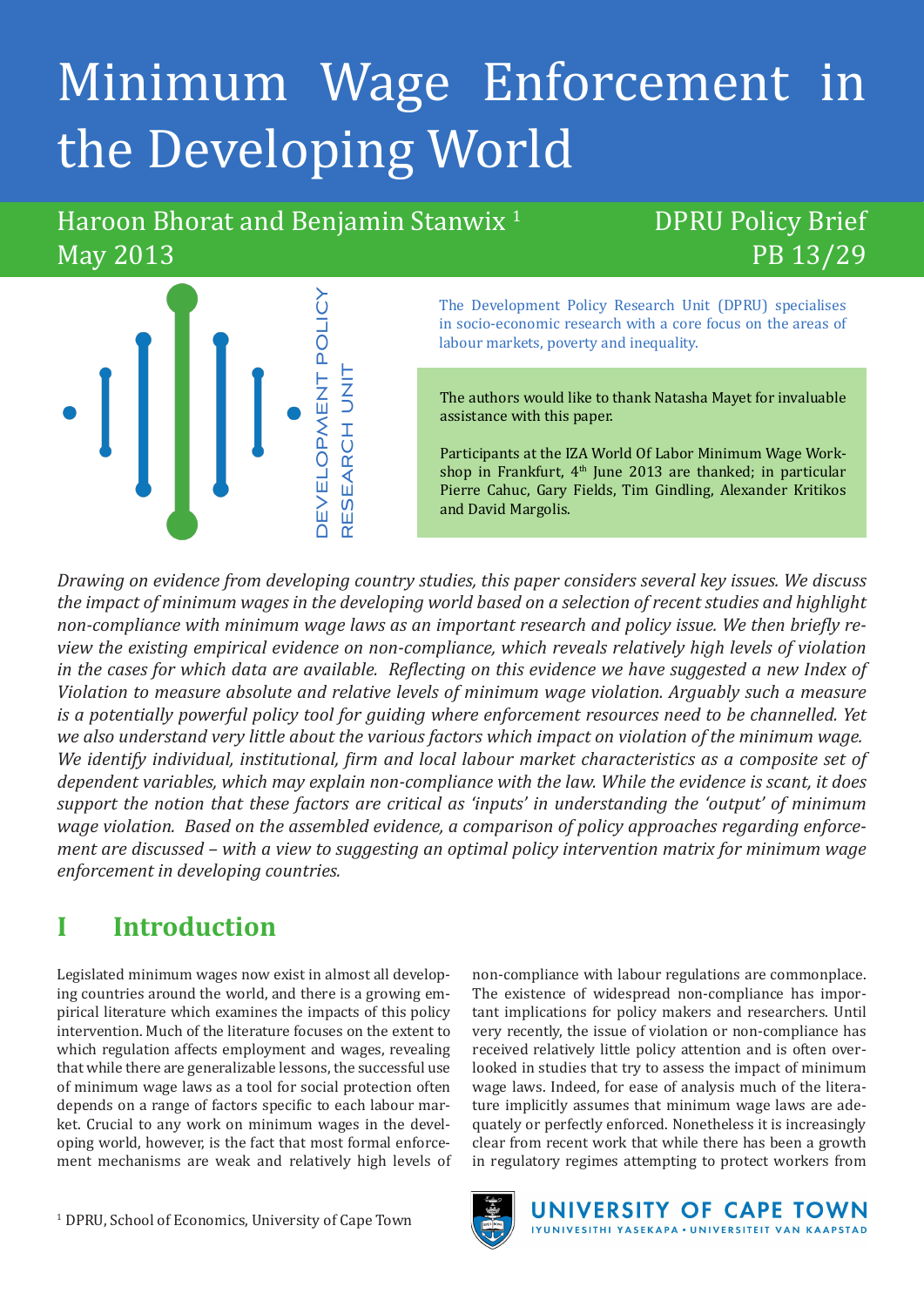exploitation, there remains a substantial gap between legal stipulations and their actual outcomes in most developing country labour markets. As a consequence then, enforcement remains central to debate over the impact of minimum wages, and labour regulation more generally. Confining itself to minimum wage legislation, this paper reviews the emergent research on enforcement and compliance in the developing world.

### **II The Impact of Minimum Wages**

Well-known studies on the impact of minimum wages in the United States were the first to suggest that the theoretical wage-employment trade-off does not always hold in practice: An increase in the minimum wage is not always synonymous with a decrease in employment<sup>2</sup>. The ensuing work focused on developing countries has shown that the impact of introducing, or increasing, a minimum wage can have mixed impacts, with studies providing evidence of negative employment effects in some cases but also evidence of no significant declines in employment in others. For instance, a study by Lemos (2006) found that minimum wages in Brazil had no significant effect on either formal or informal employment. At the same time the minimum wage in Vietnam has been shown to have had an insignificant impact on overall employment but a significant negative employment effect in the formal sector, where workers who lost their jobs secured employment in the informal sector instead (Nguyen, 2010). The Vietnamese study concluded that attention to low wage workers in the formal sector was needed in order to protect them from the negative impacts of the minimum

wage. Maloney and Nuñez (2003) found negative employment effects resulting from minimum wage increases in Columbia, as did a recent study by Bhorat, Kanbur, and Stanwix (2012) on minimum wage laws in the South African Agricultural sector. Notably, in the South African case, no employment decreases were found for other minimum wage sectors, including the Retail, Domestic work, Forestry, Security and Taxi sectors (Bhorat, Kanbur, and Mayet, 2013a).

This heterogeneity of outcomes suggests that particularly when there is imperfect enforcement, that is, both compliant and non-compliant employers are present in a labour market, the employment effects of a minimum wage hike are unpredictable; a result for which Basu, Chau, and Kanbur (2009) provide a theoretical basis. In most cases the question of impact is one which requires careful empirical investigation both at the country and sectoral level. In the developing country context the levels of compliance should therfore not be overlooked.

### **III Minimum Wage Non-Compliance: Evidence for Developing Countries**

While there is no general consensus on the impact that minimum wage laws will have on a specific labour market, the literature does achieve some consensus on the current state of enforcement (and compliance) with minimum wage laws in the developing world. It is generally accepted that enforcement and compliance in most developing countries is low. The small but growing literature shows that formal enforcement efforts are weak and a substantial portion of workers still receive sub-minimum wages (Ronconi, 2008; Gindling, Mossadd & Trejos, 2013; Basu, Chau, and Kanbur, 2009; ILO, 2008). Moreover, the main reason for this is not a lack of the required legislative frameworks. Indeed Piore and Schrank (2008) emphasise the 'regulatory revival' that has taken place across the developing world and many countries now have an extensive web of labour regulations which include minimum wage laws. In some cases regulatory frameworks are so detailed that countries have multiple minimum wages that differ across sectors. This is the case in Kenya and Costa Rica, as well as in South Africa where statutory minimum wages vary not only by sector but in certain cases by occupation and location, resulting in over 36 different wage minima (Grindling and Terrel, 2004; Andalón and Pagés, 2008). Thus, as Ronconi (2008) points out, it is generally not the lack of labour regulation in these countries that is of concern, but rather a lack of compliance with existing regulations due to imperfect enforcement.

Several recent studies provide empirical evidence on compliance levels and reveal that a large proportion of workers in developing countries earn wages below the legal minimum. For example, in Argentina, only half of the workforce receives legally mandated benefits, which includes wages above the legal minimum, hours worked below the legal maximum, and compensation for work related injuries (Ronconi, 2008). In Kenya, Andalón and Pagés (2008) report that minimum wage non-compliance rates soar to nearly 70 percent in higher skilled occupations in urban areas. The authors partly attribute lack of compliance to the many categories of minimum wages which make compliance and enforcement more difficult. In South Africa, Bhorat, Kanbur, and Mayet (2012a) estimate that just under half of the workforce received wages below the legal minimum, but there was large sectoral variation within this. A range of other studies find similarly high levels of non-compliance in developing countries such as Trinidad and Tobago (Strobl and Walsh, 2001), Brazil (Lemos, 2006), Chile (Kanbur, Ronconi and Wedenoja, 2013) and several other Latin American countries (Maloney and Nuñez, 2003; Gindling, Mossadd & Trejos, 2013). However, not all developing countries have such high levels of non-compliance. In Vietnam, for example, just over three percent of formal and private sector workers earned sub-minimum wages in 2006, and the estimate is slightly higher for public and informal sectors, at 4.2 and 6.8 percent, respectively (Nguyen, 2010).

<sup>&</sup>lt;sup>2</sup> The seminal work being Card and Krueger (1994); see Nuemark and Wascher (2007) for a detailed discussion of the literature.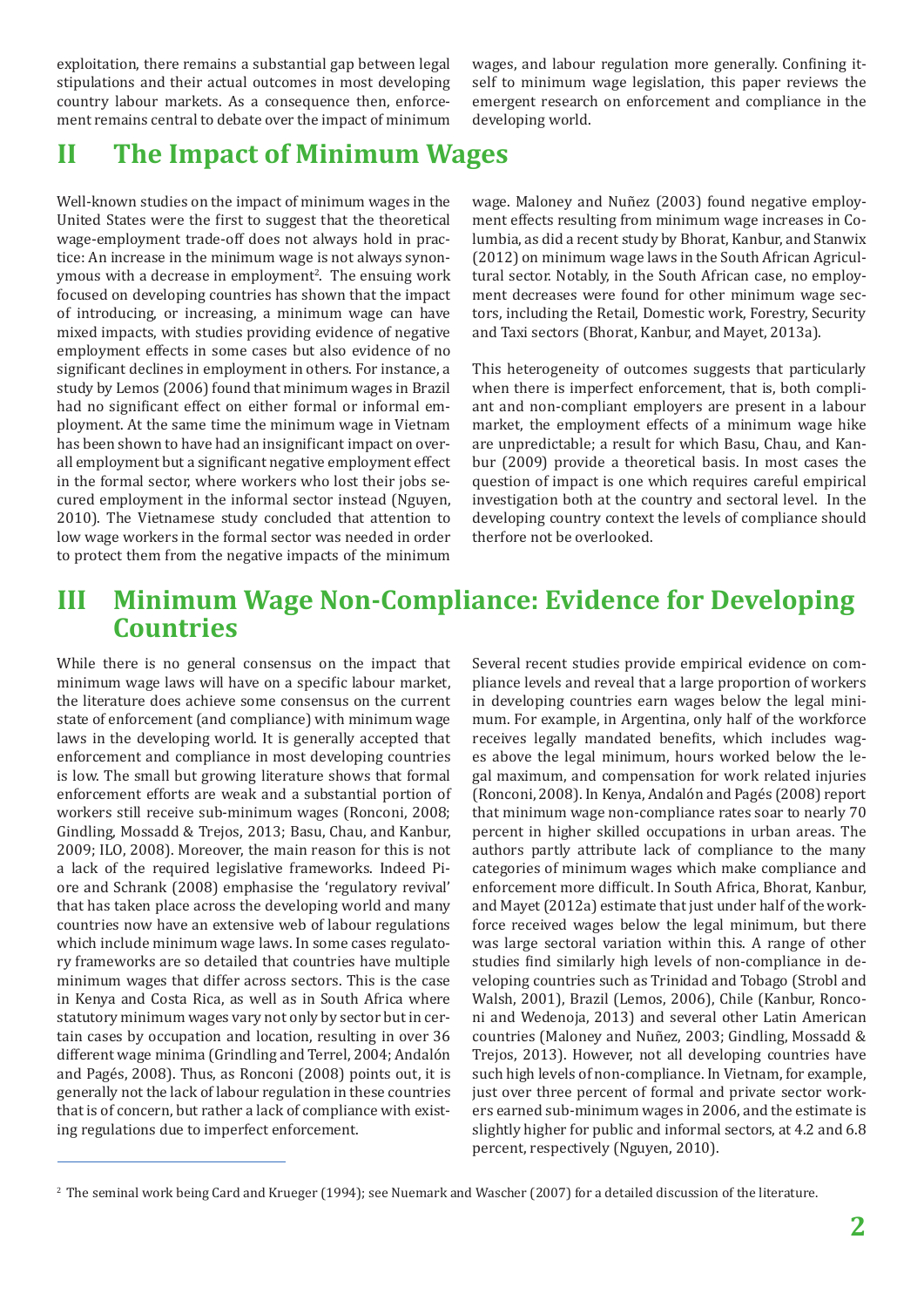### **IIIa A Note on Measuring Non-Compliance**

A practical issue that concerns work on enforcement and compliance is one of measurement, and in particular how to calculate non-compliance rates. In general non-compliance is simply measured as the percentage of workers in a country who are paid below the appropriate minimum wage. However, this is a fairly blunt measure as it does not provide an estimate of the extent of the underpayment. Therefore, workers earning fractionally less than the legislated minimum are equated with cases where there are gross violations of the minimum wage law. A paper by Bhorat, Kanbur and Mayet (2013b) develops a convenient method for measuring non-compliance that solves this problem. The authors apply the well-known Foster-Greer-Thorbecke (FGT) poverty measurement technique<sup>3</sup> to minimum wage analysis and

so create an Index of Violation. Table 1, below, shows how the index is applied to measure non-compliance in Chile; where, for example, in 2009 15.3 percent of workers earned sub-minimum wages. The index not only measures the standard headcount ratio ( $V_{\rho}$  or the percentage of workers earning below the minimum) but also the depth of violation  $(V_1)$  or the gap between the minimum wage and each worker's wage), and finally the depth of violation squared  $(V_2, a)$ measure that weights those at the bottom of the distribution more heavily). Additionally,  $V_1/V_0$  denotes the percentage shortfall of the average wage of violated workers from the minimum wage. Put differently, violated workers earn on average  $V_1/V_0$  below the minimum wage.

|  |  | Table 1: Absolute and Relative Compliance in Chile, 1990-2009: An Index of Violation |  |
|--|--|--------------------------------------------------------------------------------------|--|
|  |  |                                                                                      |  |

| Year  | <b>Minimum Wage Violations</b> |       |                |           |  |  |  |
|-------|--------------------------------|-------|----------------|-----------|--|--|--|
|       | $V_0$                          | $V_1$ | V <sub>2</sub> | $V_1/V_0$ |  |  |  |
| 1990  | 0.148                          | 0.039 | 0.018          | 0.263     |  |  |  |
| 1992  | 0.163                          | 0.043 | 0.018          | 0.261     |  |  |  |
| 1994  | 0.141                          | 0.036 | 0.015          | 0.253     |  |  |  |
| 1996  | 0.161                          | 0.039 | 0.015          | 0.239     |  |  |  |
| 1998  | 0.163                          | 0.037 | 0.013          | 0.227     |  |  |  |
| 2000  | 0.201                          | 0.048 | 0.018          | 0.241     |  |  |  |
| 2003  | 0.214                          | 0.049 | 0.018          | 0.230     |  |  |  |
| 2006  | 0.293                          | 0.071 | 0.028          | 0.241     |  |  |  |
| 2009  | 0.153                          | 0.038 | 0.016          | 0.246     |  |  |  |
| Total | 0.182                          | 0.044 | 0.018          | 0.245     |  |  |  |

Notes: Real minimum wage is calculated using the CPI from the Chilean Central Bank. Average wage is the average hourly wage for prime aged workers (25-55) subject to the minimum wage.

Source: Kanbur, Ronconi and Wedenoja (2013).

The index is a valuable tool for subsequent work on compliance as it allows researchers to analyse the level and depth of non-compliance. Given the large number of countries for which such information remains unknown, this method of measurement would also aid policy makers.

### **IV Models of Minimum Wage Enforcement**

#### **The Standard Economic Approach**

For some time economists have been developing models of enforcement and compliance in an attempt to understand more clearly the incentives facing employers, and the policy options open to policy makers. Early work in the minimum wage enforcement literature includes Ashenfelter and Smith (1979), Grenier (1982), Chang and Erlich (1985), and all build on work by Becker (1968) and Stigler (1970) who tried to create equilibrium models of law enforcement more generally. Essentially this literature views the long term role of the law as being a deterrent to potential offenders. Consequently higher penalties and better inspection pave the way to greater levels of compliance. The compliance decision of every firm is viewed as one of a rational choice in which the firm calculates whether they stand to gain more by complying or violating the minimum wage law.

In this paradigm a higher probability of being inspected, and the application of larger penalties for violation, increase the expected cost of non-compliance and thus should induce more firms to adhere to the minimum wage law. Where the

$$
FGT_{\alpha} = \frac{1}{N} \sum_{i=1}^{H} (\frac{z - y_i}{z})^{\alpha},
$$

<sup>&</sup>lt;sup>3</sup> The FGT formula is given by:

where z is the poverty line, N is the total population, H is the number of poor (those with incomes at or below  $z$ ),  $y_i$  are individual incomes and  $\alpha$  is a sensitivity parameter.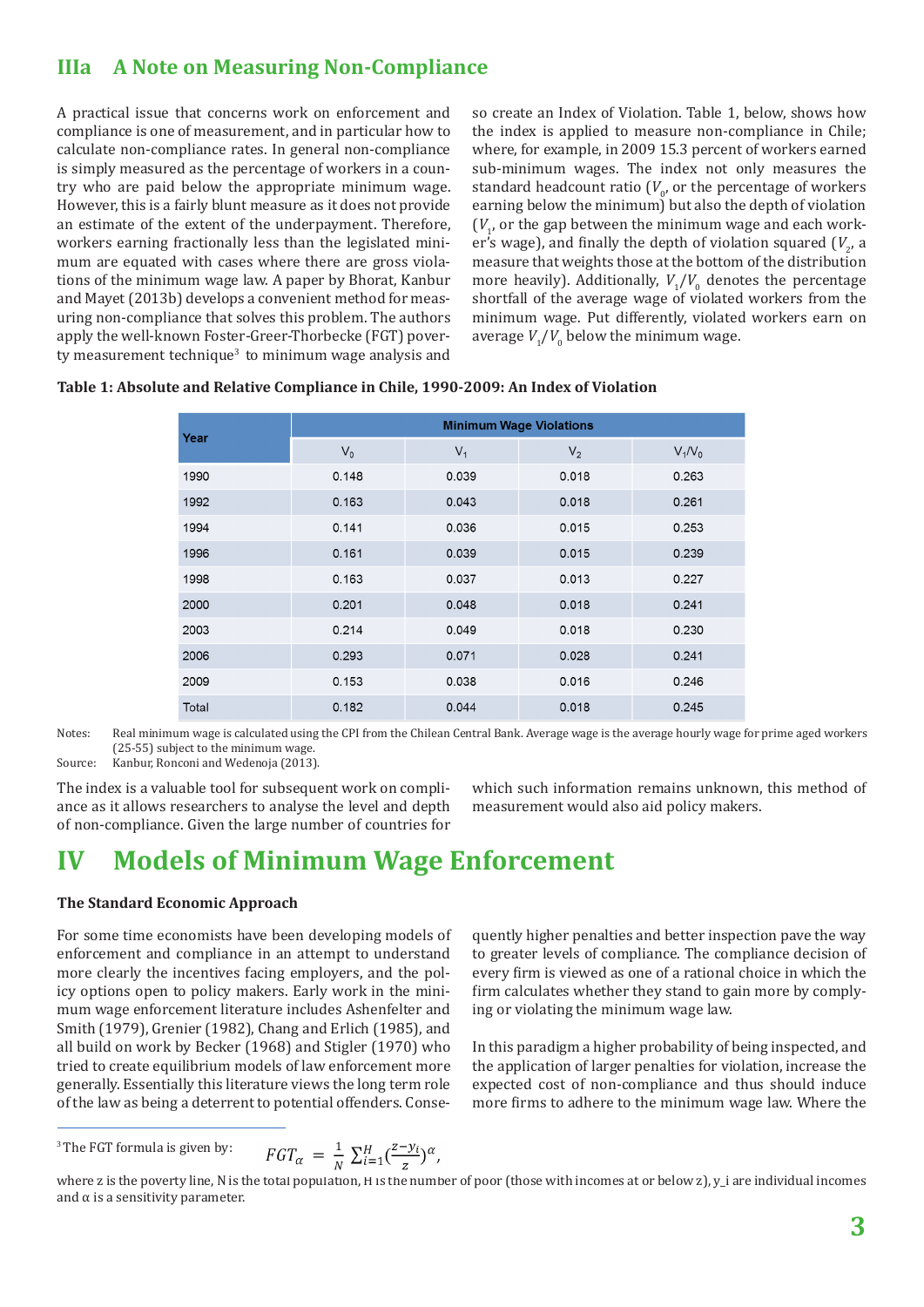benefits of underpaying workers exceed the expected costs – conditional on the probability of being inspected – firms are more likely to violate the law. The policy implications which flow from such a model are clear. Governments should increase the costs of violation by increasing the quantity and quality of inspections (allocate greater resources to enforcement) and increase the scheduled penalties and fines for non-compliance. The benefit of a quantitative cost-benefit approach is that it provides a standard measure of the financial incentives facing the average firm. In this way it gives policy makers a basic indication of how effective their existing enforcement framework is. However, this approach

#### **An Alternative Approach**

An alternative strand of literature that is smaller in size but perhaps broader in scope, moves away from a focus on the financial incentives of individual employers and studies the different institutional structures that shape enforcement efforts, including the role of labour inspectors and the different approaches to compliance. Much of this work draws on insights from sociology and institutional economics, with important contributions from Oliver (1980), Bardach & Kagan (1982), Ayres & Braithwaite (1992), Hawkins (2002), Piore & Schrank (2008), Pires (2008) and Piore (2010). Central to this literature is the idea that effective enforcement must take country-specific factors into account. Piore and Schrank (2008) identify and characterise two different 'styles' of minimum wage enforcement that apply in different contexts and assess the applicability of each, with a particular focus on the developing world.

The authors characterise a 'Latin' model and an 'Anglo-American' model of enforcement as two distinct approaches to the problem of enforcement and non-compliance. The Anglo-American approach to enforcement, identified most clearly in North America, views non-compliance as the result of rational, utility-maximising calculations by individual firms and thus adopts a punitive approach to violations in order to encourage compliance. This is the axiomatic model adopted by most economists in the literature described above, where penalties and deterrence are the key policy levers. Within this approach, labour inspectors generally have very little leeway when faced with a case of non-compliance; they are expected to simply enforce the law. If an employer violates the law they are fined accordingly. The appeal of this approach for policymakers is that it generally requires does not account for the various non-financial factors influencing a firm's compliance decisions which may include: the influence of unions, peer-effects, workplace productivity effects and so on. Particularly in developing countries the reasons for non-compliance are often more complicated than a rational financial calculation of the part of employers. There are also a range of policy choices that can influence compliance, in addition to inspection and penalties, which the standard model of compliance cannot cope with. We attempt to cover some of these omissions in what follows below.

a less-skilled inspectorate and it limits the potential for corruption and bribery. However, the concern is that in developing countries a strict punitive approach risks driving emerging firms into the informal sector and potentially has significant disemployment effects.

The Latin model, on the other hand, is an approach applied in many Latin American countries where enforcement agencies tend to treat non-compliance as less of a 'calculated firm decision' but rather as an outcome resulting from a range of possible factors, including limited capabilities on the part of the employer. Here the response to non-compliance takes on a more "conciliatory and tutelary" approach, aiming to assist non-compliant firms to become compliant over time (Piore and Schrank, 2008:5). In the Latin model inspectors are generally charged with a broader mandate of improving compliance levels, rather than enforcing a law, and are given more freedom to approach each situation differently in order to achieve this. This approach requires skilled inspectors who have a comprehensive knowledge of the various labour laws and can weigh up infringements on a case-by-case basis. It also faces greater risks of bribery and corruption on the part of inspectors. Nonetheless, the Latin approach can allow for a more effective evolution toward compliance over time, encouraging sustainable compliance without hurting employment or overburdening new firms. In practice, however, most countries apply some combination of the Anglo and Latin approaches to enforcement, and while careful planning of enforcement strategies is necessary, it is often a lack of skills and resources that tend to dictate enforcement policy.

### **V The Impact of Enforcement on Non-Compliance: Early Evidence**

There have been several studies that measure the levels of noncompliance in various developing countries but only a small number of these provide empirical evidence on the causal effect that existing enforcement efforts have on compliance. The question of how enforcement efforts influence compliance is crucial for policymakers, and there are two likely explanations for the dearth of work exploring this causal link. Firstly, data on enforcement and compliance is scarce and finding appropriate measures for both enforcement and compliance is problematic, as Ronconi (2010) points out. Secondly, there is a problem of endogeneity due to the potentially simultaneous relationship between enforcement and compliance, which makes any causal analysis difficult. Enforcement is likely to increase compliance as firms are more likely to comply if their probability of being caught is higher, but at the same time a government agency is likely to increase the number of inspectors or enforcement resources in response to low compliance levels. The difficulty of trying to disentangle the effect of enforcement on compliance is clear. To date, the preferred proxy for measuring enforcement is the number of labour inspectors per country (or region), which is useful as an aggregate measure but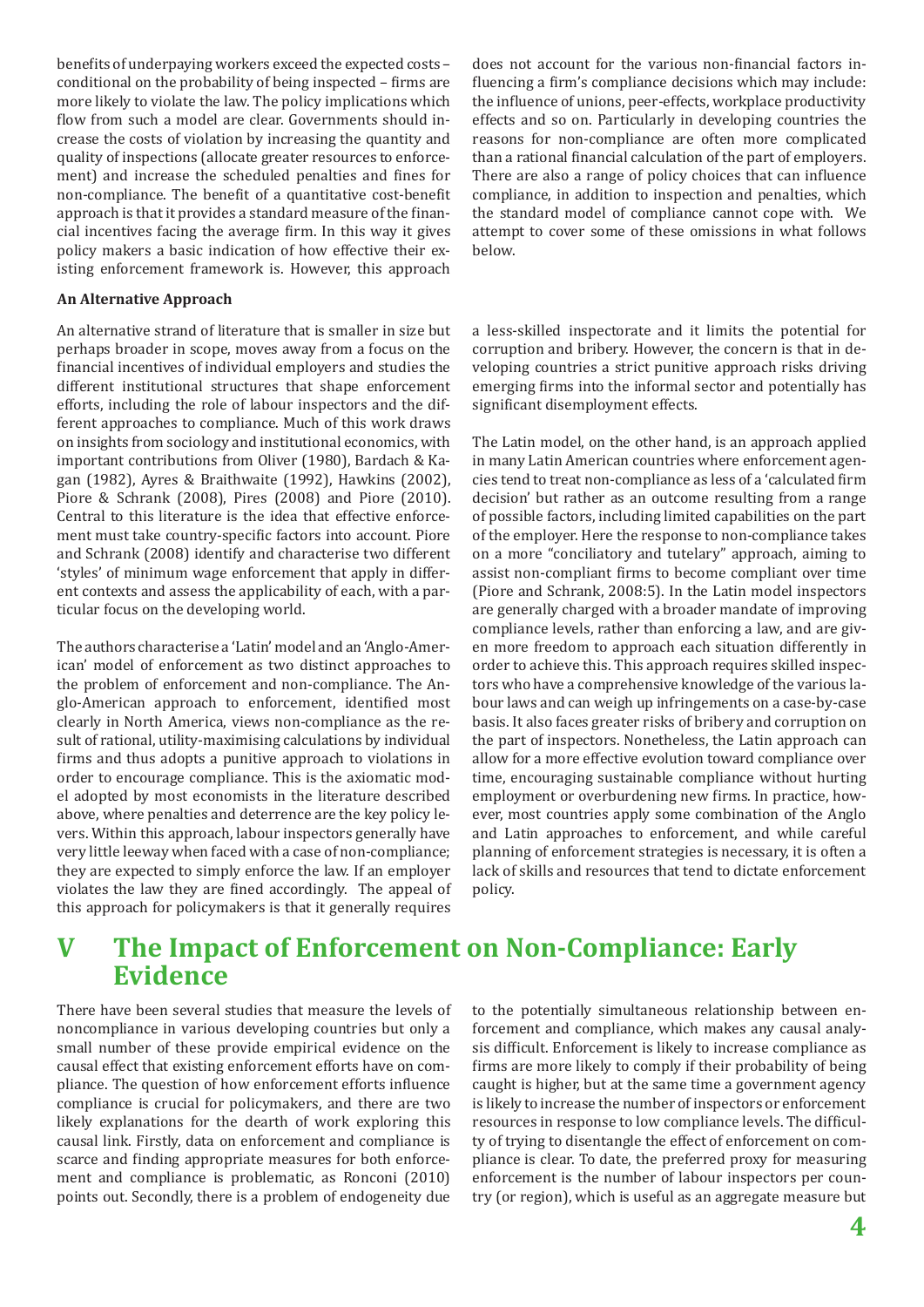struggles to overcome the problem of endogeneity, in the absence of appropriate instruments.

The recent literature on enforcement has focused on determining the various factors that are influencing compliance (or non-compliance) in developing countries. This approach can be loosely framed as the 'determinants of violation' approach from which several basic insights have emanated. Ronconi's (2008) study on Argentina constitutes one of the first attempts to empirically estimate the effect of government enforcement efforts on compliance in a developing country. The study uses the number of labour inspectors working in provincial public enforcement agencies as a proxy for enforcement activity and finds that the intensity of enforcement is a significant determinant of adherence to the law. Ronconi (2008) shows that a higher concentration of inspectors is correlated with increased fines for violation and suggests that this is one channel through which enforcement effectively influences compliance.

Another study which also uses the number of labour inspectors as a measure of the intensity of enforcement is that of Bhorat, Kanbur, and Mayet (2012a) on South Africa. According to their results, however, the impact of the number of labour inspectors on compliance was insignificant and the level at which the minimum wage was set had more marked effects. Despite this, in both the Argentinean and the South African studies, local labour market characteristics (notably the unemployment rate) were found to have a significant impact on enforcement, where a higher unemployment rate was associated with lower levels of compliance. A cross-country study by Almeida and Ronconi (2012) presents a series of stylised facts on the incidence of enforcement, showing that in addition to labour market characteristics, other factors such as firm size, the skill-level of the workforce, and the degree of product market power can all influence the likelihood of being inspected and as a result, the incentives to comply. Gindling, Mossadd and Trejos (2013) find that a state programme to increase compliance with minimum wages in Costa Rica, increased average wag-

es and complaince levels – with no significantly negative impact on employment. Almeida & Carneiro (2011) find that increase enforcement in a sample of cities in Brazil, raised the level of formal employment, reduced self-employment levels and reduce wage inequality. Finally, Almeida & Susanli (2012) and Almeida & Carneiro (2009) show that firing and other labour market regulations, when stringently applied, reduced average employment in firms.

Based on this emergent literature, we could argue that there are four composite sets of variables which remain important in understanding the various factors shaping and influencing minimum wage violation in the developing world. There are firstly, institutional factors such as the penalty structure for non-compliance, the number of minimum wage schedules in an economy, the resources allocated to enforcement services, and the existence of awareness campaigns. All play a role in shaping the levels of violation, but their importance will vary based on the specific country and labour market context. Secondly, the individual characteristics of inspectors, including their level of education, gender and experience, can influence the extent to which they are effective at achieving compliance. Thirdly, firm characteristics such as the size of the firm, the distance from the enforcement agency, the number of previous violations, and the level of foreign ownership, would again to varying degrees impact on the observed levels of enforcement and violation in an economy. Finally, local labour market characteristics such as the unemployment rate, the average wage rate relative to the minimum wage, and the levels of unionisation also play a role. For the research community there is still much work to be done on these four sets of variables; we need improved descriptive and econometric work which generates a comprehensive set of stylised facts to explain the various factors influencing firms' compliance decisions, and the relative importance of each. Further than this, the challenge is to gather these different variables into some sort of a production function approach which estimates the impact of these various input variables noted above, on non-compliance levels within an economy.

### **VI Towards an Optimal Enforcement Policy**

There are two initial decisions facing policymakers: Firstly, to set the level of the minimum wage, and secondly, to choose the intensity of enforcement. Setting the minimum wage should balance potential wage gains against the risks of decreasing employment, while taking account of the extent to which wage laws can be enforced. Evidence shows that minimum wages in developing countries tend to be set fairly high relative to the median wage in several sectors, and often they are set above the median wage for unskilled workers. Andalón and Pagés (2008) find that minimum wages in Kenya are set high relative to the median wage (above 70 percent of the median wage in salaried employment) and thus non-compliance levels in the country are also high. Interestingly, sectors and occupations with a high

Kaitz index $4$  are also found to have a higher percentage of non-compliance and vice versa (Andalón and Pagés, 2008). Bhorat, Kanbur, and Mayet (2012b) find similar results for South Africa. High minimum wages paired with lax enforcement may engender high levels of non-compliance in many developing countries.

Regarding enforcement policy, while many factors which influence compliance are beyond the policy control of government, the state can influence the intensity and structure of formal enforcement efforts. For example, more labour inspectors could be allocated to sectors and areas where compliance rates are lowest. However, as noted above, increasing the size of the inspectorate may not always increase

<sup>4</sup> The Kaitz ratio is estimated as the ratio of the mean minimum wage relative to the median wage in each sector-occupation-location group.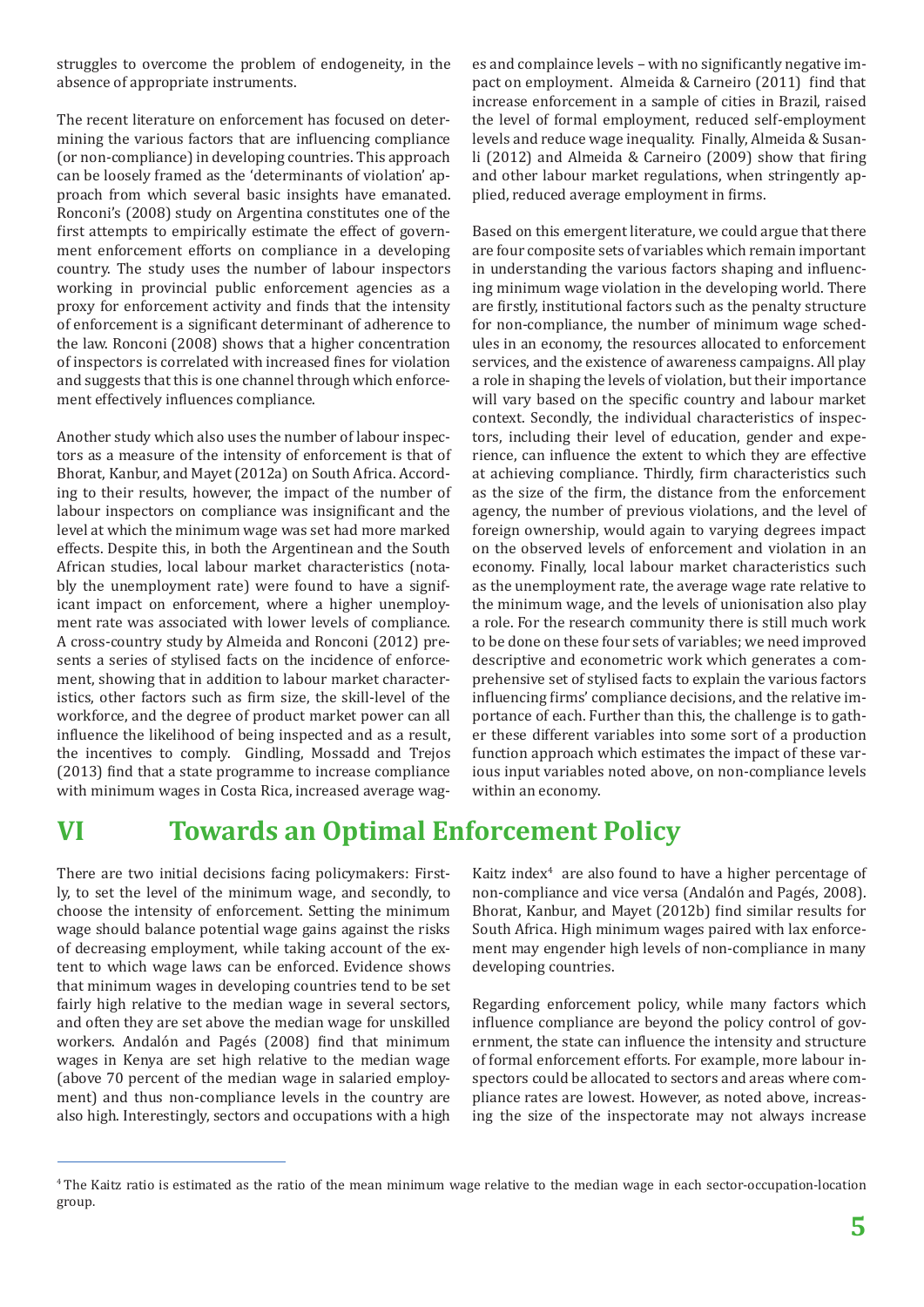compliance, and the style of enforcement should be aligned with overall policy goals (Bhorat, Kanbur, and Mayet, 2012b; Piore and Schrank, 2008). Other issues such as the penalty structure and the level of education of inspectors are also important policy choices. However, it must be noted that in developing countries effective enforcement is often overwhlemingly a problem of a lack of resources and inadequate skills (ILO, 2005).

Reports from the ILO suggest that a simple minimum wage system contributes to greater levels of enforcement, where the setting of wage schedules should be commensurate with resource availability (ILO, 2009). Benassi (2011) offers a number of key insights from different enforcement strategies and regimes across the globe. The author suggests that public campaigns can be used to build support for, and knowledge of, minimum wage laws, and in this way encourage employers to comply voluntarily. To supplement this, capacity building measures such as information sessions and training seminars can help to inform and equip both employers and workers. This takes into account the observation from Piore and Schrank (2008) that in many cases developing country employers violate the law due to lack of knowledge or weak capacity to implement changes. Naming and shaming those who violate the law can also be a cheap and effective way of encouraging compliance. This has been used to some extent in Indonesia (Rama 1996:868) and in Brazil a blacklist exists where non-compliant firms can, for example, be barred from acquiring credit (Benassi, 2011). On the subject of penalties Benassi (2011) contends that sanctions should be structured such that they constitute a real deterrent to non-compliance. In the economics literature this means that the cost of sanctions should be higher than the benefits (to employers) of underpaying their

### **VII Conclusions**

The paper has traversed a range of issues, with a focus on minimum wage violation in the developing world. It is evident though that both the data and the research in this area are at a very early stage. Whilst the minimum wage impact literature is fairly mature, our understanding of the levels of enforcement, the measurement of enforcement, and ultimately the determinants of enforcement is still emerging. We have reflected here on some of the evidence, and in doing so have suggested a new Index of Violation to measure absolute and relative levels of minimum wage violation. Arguably, such a measure is a potentially powerful policy tool workers. While it should be accepted that in certain cases non-compliance is not the result of a rational calculation on the part of the employer, there is evidence to suggest that clear and focused pecuniary fines do have an effect. In Columbia, fines for minimum wage violation can be up to 100 times the minimum wage and in Venezuela, refusal to pay workers can even lead to imprisonment.

A further measure that can improve compliance is a comprehensive wage-setting process that includes relevant stakeholders and where the level of the minimum wage is carefully decided upon. Benassi (2011) also recommends that complaint procedures be made accessible to workers and their representatives, so that individual workers who fear reprisal for taking individual action can appeal to representatives that will act of their behalf. In this regard it may be important for unions be given access to information on workers' wages where possible. In addition, Benassi (2011) notes that a comprehensive monitoring system in which regular labour inspections are carried out is vital, especially in the sectors at risk. The literature shows that a higher ratio of inspectors to workers is generally associated with greater levels of compliance over time, as evidence from Brazil indicates, although we do not have sufficient information and data to determine the optimal number of inspectors to ensure effective compliance (Almeida and Carneiro, 2009:7). Finally, public-private partnerships are a possible way to help resource-constrained governments encourage compliance. In the Dominican Republic, work by Amengual (2010) and Ang et al. (2010) shows how private companies and in particular Multinationals that comply with international standards, often help improve to compliance levels in both up and downstream dealings.

for guiding where enforcement resources need to be channelled. Yet we also understand very little about the various factors which impact on violation of the minimum wage. We identify individual, institutional, firm and local labour market characteristics as four sets of variables. While the evidence is scant, it does support the notion that these factors are critical as 'inputs' in understanding the 'output' of minimum wage violation. In alluding to new measurement approaches and early evidence on enforcement, we hope this will enrich the engagement between enforcement officials and researchers in developing country labour markets.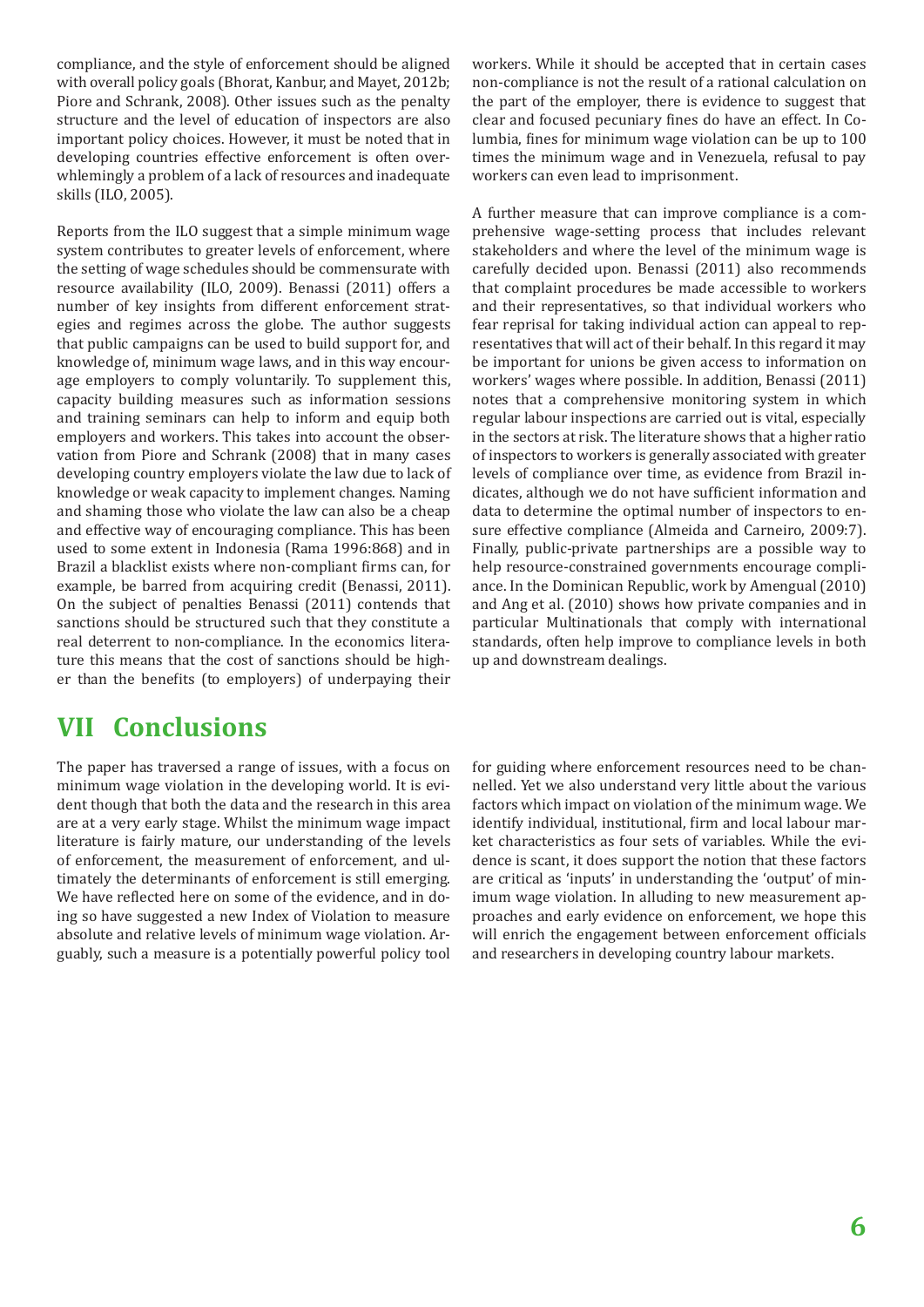### **References**

Almeida, R and Ronconi, L. (2012) "The Enforcement of Labor Law in the Developing World: Some Stylized Facts from Labor Inspections", Presented at Seventh IZA/World Bank Conference on Employment and Developing, New Delhi, November 5-7, 2012

Almeida,R.K & Pedro Carneiro (2009) "Enforcement of Labor Regulation and Firm Size". *Journal of Comparative Economics*, 2009, 37 (1), 28-46

Almeida,R.K & Pedro Carneiro (2011) "Enforcement of Labor Regulation and Informality". *American Economic Journal: Applied Economics*, forthcoming

Almeida,R.K & Z. B Susanli (2012) "Firing Regulations and Firm Size in the Developing World: Evidence from Differential". *Review of Development Economics*,16 (4), 540–558

Amengual, M. (2010), "Complementary Labor Regulation: The Uncoordinated Combination of State and Private Regulators in the Dominican Republic", *World Development* Vol. 38, No. 3, pp. 405–414

Andalón, A. and Pagés, C. (2008), "Minimum Wages in Kenya", IZA Discussion Papers 3390, Institute for the Study of Labor (IZA)

Ang, D., Brown, D., Dehejia, R., Robertson, R., (2010) "Enforcement, Evasion and Informality: Theory and Practice", Conference Paper, Ann Arbor, Michigan June 4-6, 2010

Ashenfelter, O and Smith, R. (1979), "Compliance with the minimum wage law," *Journal of Political Economy*, April 1979, 2, pp. 333-350

Ayres, I and Braithwaite, J. (1992) "Responsive Regulation: Transcending the deregulation debate". New York: Oxford University Press

Bardach, E and Kagan, R. A. (1982), "Going by the Book: The Problem of Regulatory Unreasonableness" Philadelphia, Temple University Press

Basu, A., Chau, N. and Kanbur, R. (2010), 'Turning a Blind Eye: Costly Enforcement, Credible Commitment, and Minimum Wage Laws', *Economic Journal*, Volume 120, March, pp. 244-269

Becker, G. (1968) "Crime and Punishment: An Economic Approach," Journal of Political Economy, 76(2), pp. 169-217

Benassi, C (2011) "The Implementation of Minimum Wage: Challenges and Creative Solutions", Working Paper No. 12, March 2011, ILO/Global Labour University

Bhorat, H., Kanbur, R. and Stanwix, B. (2012), "Estimating the Impact of Minimum Wages on Employment, Wages and Nonwage Benefits: The Case of Agriculture in South Africa", DPRU Working Paper, WP 12/149

Bhorat,H., Kanbur,R., and Mayet, N. (2012a), "Minimum Wage Violation in South Africa", *International labour Review*, Vol. 151.2012, 3, pp. 277-287

Bhorat,H., Kanbur,R., and Mayet, N. (2012b), "Estimating the Causal Effect of Enforcement on Minimum Wage Compliance: The Case of South Africa". *Review of Development Economics*. (October ) 16(4):608-623

Bhorat, H., Kanbur, R. and Mayet, N. (2013a). "The Impact of Sectoral Minimum Wage Laws on Employment, Wages, and Hours of Work in South Africa". *IZA Journal of Labor and Development*, 2(1)

Bhorat,H., Kanbur,R., and Mayet, N. (2013b). "A Note on Measuring the Depth of Minimum Wage Violation", *Labour: Review of Labour Economics and Industrial Relations*. 27(2): 192-197

Card and Krueger A. (1994), "Minimum Wages and Employment: A Case Study of the Fast-Food Industry in New Jersey and Pennsylvania." *American Economic Review*. Vol. 84, No. 5 (December), pp. 772-93

Card, D. (1992), "Do Minimum Wages Reduce Employment? A Case Study of California, 1987-1989," *Industrial and Labor Relations Review*, Vol. 46, No. 1 (October), pp. 38-54